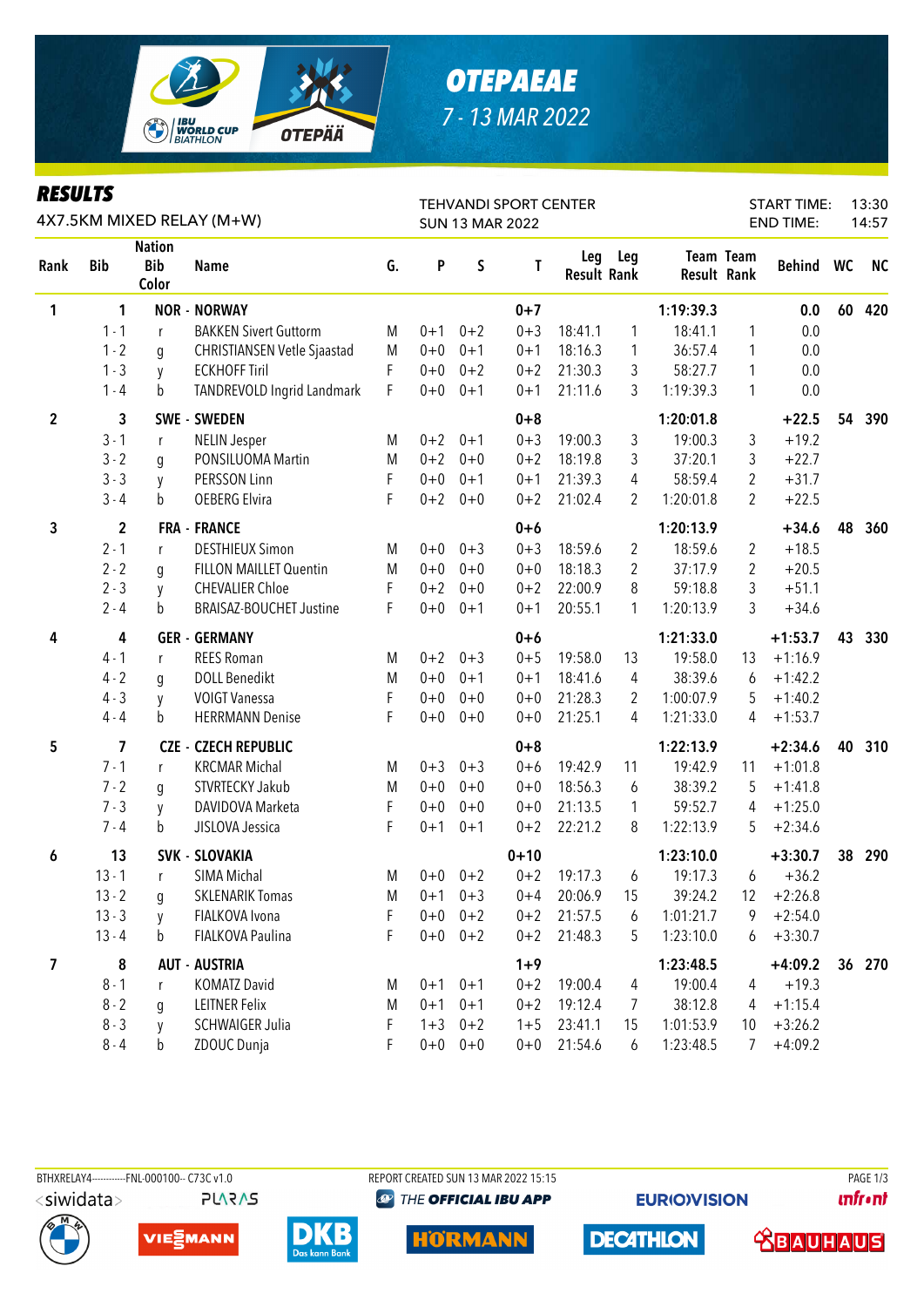

# *OTEPAEAE 7 - 13 MAR 2022*

| <b>KESULIS</b><br>4X7.5KM MIXED RELAY (M+W) |            |                                      |                             |    |         |             | <b>TEHVANDI SPORT CENTER</b><br><b>SUN 13 MAR 2022</b> |                           | 13:30<br><b>START TIME:</b><br><b>END TIME:</b><br>14:57 |                    |                  |               |                 |           |
|---------------------------------------------|------------|--------------------------------------|-----------------------------|----|---------|-------------|--------------------------------------------------------|---------------------------|----------------------------------------------------------|--------------------|------------------|---------------|-----------------|-----------|
| Rank                                        | <b>Bib</b> | <b>Nation</b><br><b>Bib</b><br>Color | <b>Name</b>                 | G. | P       | S           | T                                                      | Leg<br><b>Result Rank</b> | Leg                                                      | <b>Result Rank</b> | <b>Team Team</b> | <b>Behind</b> | WC              | <b>NC</b> |
| 8                                           | 6          |                                      | <b>FIN - FINLAND</b>        |    |         |             | $1 + 12$                                               |                           |                                                          | 1:24:18.3          |                  | $+4:39.0$     | 34              | 250       |
|                                             | $6 - 1$    | r                                    | RANTA Jaakko                | M  | $0 + 1$ | $0 + 1$     | $0 + 2$                                                | 19:40.1                   | 9                                                        | 19:40.1            | 9                | $+59.0$       |                 |           |
|                                             | $6 - 2$    | g                                    | LAITINEN Heikki             | M  | $0 + 0$ | $1 + 3$     | $1 + 3$                                                | 19:43.3                   | 14                                                       | 39:23.4            | 11               | $+2:26.0$     |                 |           |
|                                             | $6 - 3$    | y                                    | <b>EDER Mari</b>            | F  | $0 + 0$ | $0 + 3$     | $0 + 3$                                                | 21:56.0                   | 5                                                        | 1:01:19.4          | 8                | $+2:51.7$     |                 |           |
|                                             | $6 - 4$    | b                                    | <b>KINNUNEN Nastassia</b>   | F  | $0 + 1$ | $0 + 3$     | $0 + 4$                                                | 22:58.9                   | 9                                                        | 1:24:18.3          | 8                | $+4:39.0$     |                 |           |
| 9                                           | 12         |                                      | <b>SUI - SWITZERLAND</b>    |    |         |             | $1 + 16$                                               |                           |                                                          | 1:24:36.6          |                  | $+4:57.3$     | 32 <sub>2</sub> | 230       |
|                                             | $12 - 1$   | r                                    | <b>STALDER Sebastian</b>    | M  | $0 + 1$ | $0 + 2$     | $0 + 3$                                                | 19:14.3                   | 5                                                        | 19:14.3            | 5                | $+33.2$       |                 |           |
|                                             | $12 - 2$   | g                                    | <b>WEGER Benjamin</b>       | M  | $0 + 3$ | $0 + 1$     | $0 + 4$                                                | 19:28.2                   | 9                                                        | 38:42.5            | 7                | $+1:45.1$     |                 |           |
|                                             | $12 - 3$   | y                                    | <b>GASPARIN Elisa</b>       | F  | $0 + 2$ | $1 + 3$     | $1 + 5$                                                | 23:36.2                   | 14                                                       | 1:02:18.7          | 13               | $+3:51.0$     |                 |           |
|                                             | $12 - 4$   | b                                    | <b>HAECKI</b> Lena          | F  | $0 + 1$ | $0 + 3$     | $0 + 4$                                                | 22:17.9                   | 7                                                        | 1:24:36.6          | 9                | $+4:57.3$     |                 |           |
| 10                                          | 16         |                                      | <b>BUL - BULGARIA</b>       |    |         |             | $1 + 7$                                                |                           |                                                          | 1:24:50.5          |                  | $+5:11.2$     | 31              | 220       |
|                                             | $16 - 1$   | r                                    | <b>TODEV Blagoy</b>         | M  | $0 + 0$ | $0 + 0$     | $0 + 0$                                                | 19:48.5                   | 12                                                       | 19:48.5            | 12               | $+1:07.4$     |                 |           |
|                                             | $16 - 2$   | g                                    | <b>ILIEV Vladimir</b>       | M  | $0 + 2$ | $0 + 0$     | $0 + 2$                                                | 18:54.4                   | 5                                                        | 38:42.9            | 8                | $+1:45.5$     |                 |           |
|                                             | $16 - 3$   | y                                    | <b>TODOROVA Milena</b>      | F  | $0 + 0$ | $0 + 2$     | $0 + 2$                                                | 21:57.6                   | 7                                                        | 1:00:40.5          | 6                | $+2:12.8$     |                 |           |
|                                             | $16 - 4$   | b                                    | KADEVA Daniela              | F  | $1 + 3$ | $0 + 0$     | $1 + 3$                                                | 24:10.0                   | 14                                                       | 1:24:50.5          | 10               | $+5:11.2$     |                 |           |
| 11                                          | 20         |                                      | <b>USA - UNITED STATES</b>  |    |         |             | $0 + 13$                                               |                           |                                                          | 1:25:08.6          |                  | $+5:29.3$     | 30              | 210       |
|                                             | $20 - 1$   | r                                    | <b>DOHERTY Sean</b>         | M  | $0 + 3$ | $0 + 1$     | $0 + 4$                                                | 19:42.6                   | 10                                                       | 19:42.6            | 10               | $+1:01.5$     |                 |           |
|                                             | $20 - 2$   | g                                    | <b>BROWN Jake</b>           | M  | $0 + 3$ | $0 + 2$     | $0 + 5$                                                | 19:42.0                   | 12                                                       | 39:24.6            | 13               | $+2:27.2$     |                 |           |
|                                             | $20 - 3$   | y                                    | REID Joanne                 | F  | $0 + 1$ | $0 + 1$     | $0 + 2$                                                | 22:41.3                   | 10                                                       | 1:02:05.9          | 12               | $+3:38.2$     |                 |           |
|                                             | $20 - 4$   | b                                    | <b>IRWIN Deedra</b>         | F  | $0 + 0$ | $0 + 2$     | $0 + 2$                                                | 23:02.7                   | 10                                                       | 1:25:08.6          | 11               | $+5:29.3$     |                 |           |
| 12                                          | 17         |                                      | <b>ROU - ROMANIA</b>        |    |         |             | $0 + 4$                                                |                           |                                                          | 1:25:18.7          |                  | $+5:39.4$     | 29              | 200       |
|                                             | $17 - 1$   | r                                    | <b>BUTA George</b>          | M  | $0 + 1$ | $0 + 1$     | $0 + 2$                                                | 19:33.7                   | 7                                                        | 19:33.7            | 7                | $+52.6$       |                 |           |
|                                             | $17 - 2$   | g                                    | <b>FLORE Raul</b>           | M  | $0 + 0$ | $0 + 0$     | $0 + 0$                                                | 19:42.2                   | 13                                                       | 39:15.9            | 9                | $+2:18.5$     |                 |           |
|                                             | $17 - 3$   | y                                    | <b>TOLMACHEVA Anastasia</b> | F  | $0 + 0$ | $0 + 1$     | $0 + 1$                                                | 22:47.5                   | 11                                                       | 1:02:03.4          | 11               | $+3:35.7$     |                 |           |
|                                             | $17 - 4$   | b                                    | CHIRKOVA Elena              | F  | $0 + 1$ | $0 + 0$     | $0 + 1$                                                | 23:15.3                   | 11                                                       | 1:25:18.7          | 12               | $+5:39.4$     |                 |           |
| 13                                          | 10         |                                      | <b>EST - ESTONIA</b>        |    |         |             | $0 + 13$                                               |                           |                                                          | 1:25:28.2          |                  | $+5:48.9$     | 28              | 190       |
|                                             | $10 - 1$   | r                                    | <b>SIIMER Kristo</b>        | M  |         | $0+2$ 0+1   | $0 + 3$                                                | 19:39.4                   | 8                                                        | 19:39.4            | 8                | $+58.3$       |                 |           |
|                                             | $10 - 2$   | g                                    | <b>ERMITS Kalev</b>         | M  |         | $0+2$ 0+1   | $0 + 3$                                                | 19:38.2                   | 10                                                       | 39:17.6            | 10               | $+2:20.2$     |                 |           |
|                                             | $10 - 3$   | y                                    | <b>KUELM Susan</b>          | F  |         | $0+0$ $0+2$ | $0 + 2$                                                | 22:01.5                   | 9                                                        | 1:01:19.1          | 7                | $+2:51.4$     |                 |           |
|                                             | $10 - 4$   | b                                    | TALIHAERM Johanna           | F  |         | $0+2$ 0+3   | $0 + 5$                                                | 24:09.1                   | 13                                                       | 1:25:28.2          | 13               | $+5:48.9$     |                 |           |
| 14                                          | 5          |                                      | <b>ITA - ITALY</b>          |    |         |             | $2 + 13$                                               |                           |                                                          | 1:26:59.6          |                  | $+7:20.3$     |                 | 27 180    |
|                                             | $5 - 1$    | r                                    | <b>BIONAZ Didier</b>        | M  |         | $0+3$ 1+3   | $1 + 6$                                                | 21:04.5                   | 18                                                       | 21:04.5            | 18               | $+2:23.4$     |                 |           |
|                                             | $5 - 2$    | q                                    | <b>GIACOMEL Tommaso</b>     | M  | $0+0$   | $0 + 2$     | $0 + 2$                                                | 19:24.5                   | 8                                                        | 40:29.0            | 15               | $+3:31.6$     |                 |           |
|                                             | $5 - 3$    | V                                    | COMOLA Samuela              | F  | $0+0$   | $0 + 0$     | $0+0$                                                  | 22:47.6                   | 12                                                       | 1:03:16.6          | 14               | $+4:48.9$     |                 |           |
|                                             | $5 - 4$    | b                                    | SANFILIPPO Federica         | F  |         | $0+2$ 1+3   | $1 + 5$                                                | 23:43.0                   | 12                                                       | 1:26:59.6          | 14               | $+7:20.3$     |                 |           |